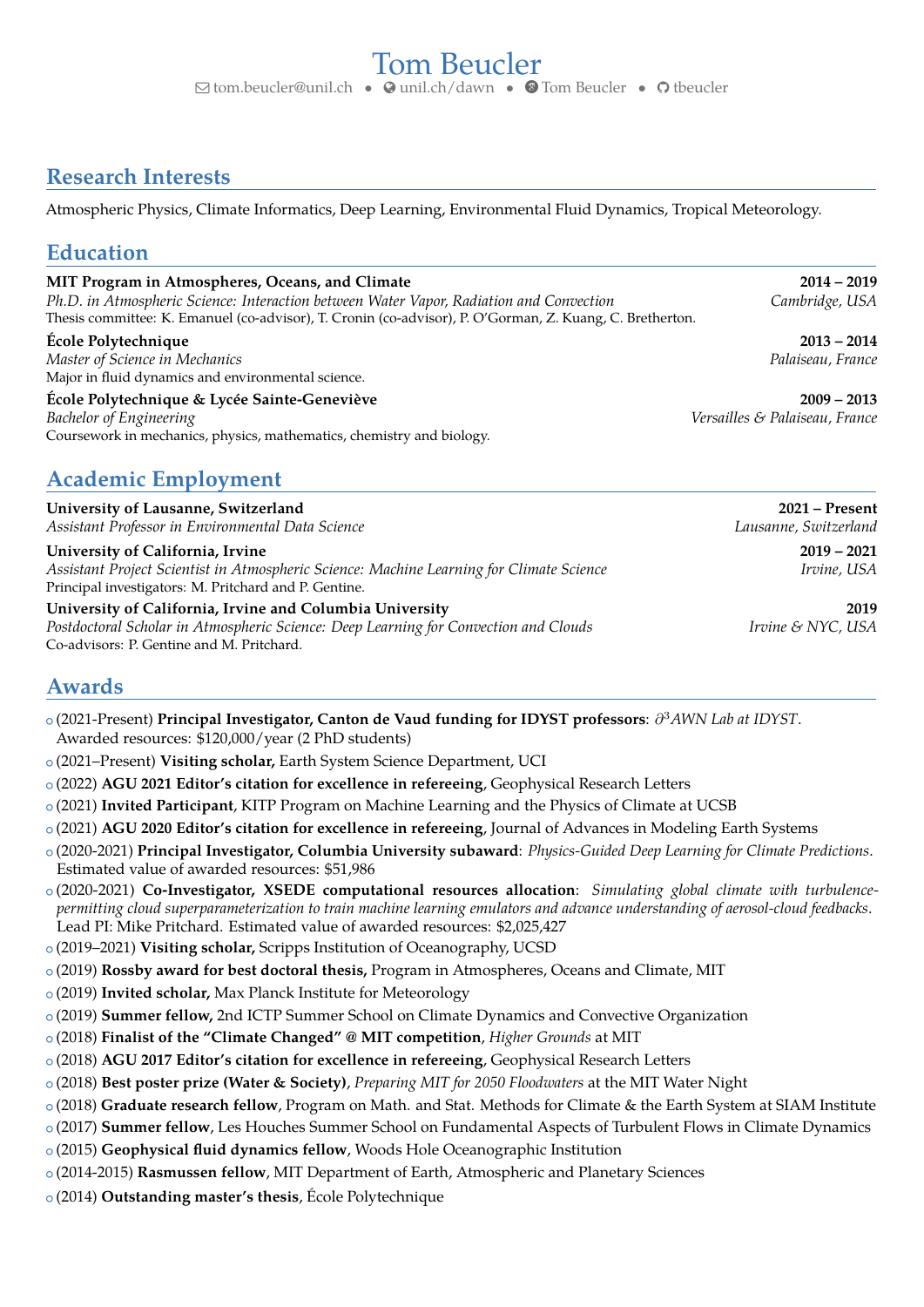# **Peer-Reviewed Journal Publications and Book Chapters**

- <sup>+</sup> (2022) *Submitted, Preprint available,* Behrens, G., **T. Beucler** [et al.: Non-Linear Dimensionality Reduction with a Variational](https://arxiv.org/abs/2204.08708) [Autoencoder Decoder to Understand Convective Processes in Climate Models.](https://arxiv.org/abs/2204.08708)
- <sup>+</sup> (2022) *Submitted, Preprint available,* Grundner, A., **T. Beucler** [et al.: Deep Learning Based Cloud Cover Parameterization for](https://arxiv.org/abs/2112.11317) ICON, *[arXiv:2112.11317](https://arxiv.org/abs/2112.11317)*.
- <sup>+</sup> (2022) *Submitted, Preprint available*, **Beucler, T.** [et al.: Climate-Invariant Machine Learning,](https://arxiv.org/abs/2112.08440) *arXiv:2112.08440*.
- <sup>+</sup> (2022) *In press, Preprint available*, **Beucler, T.** [et al.: Machine Learning for Clouds and Climate \(Invited Chapter for the AGU](https://www.essoar.org/doi/abs/10.1002/essoar.10506925.1) [Geophysical Monograph Series:](https://www.essoar.org/doi/abs/10.1002/essoar.10506925.1) *Clouds and Climate*).
- <sup>+</sup> (2021) Gentine, P., V. Eyring & **T. Beucler**[: Deep Learning for the Parametrisation of Subgrid Processes in Climate Models,](https://onlinelibrary.wiley.com/doi/pdf/10.1002/9781119646181.ch21) *[Deep learning for the Earth Sciences: With Applications and R, Second Edition](https://onlinelibrary.wiley.com/doi/pdf/10.1002/9781119646181.ch21)*, **307-314**.
- <sup>+</sup> (2021) Griffin, M., M. Pritchard, **T. Beucler** [et al.: Assessing the Potential of Deep Learning for Emulating Cloud Super](https://agupubs.onlinelibrary.wiley.com/doi/10.1029/2020MS002385)[parameterization in Climate Models with Real-Geography Boundary Conditions.](https://agupubs.onlinelibrary.wiley.com/doi/10.1029/2020MS002385) *Journal of Advances in Modeling Earth Systems*, **13**[, e2020MS002385.](https://agupubs.onlinelibrary.wiley.com/doi/10.1029/2020MS002385)
- <sup>+</sup> (2021) **Beucler, T.** [et al.: Enforcing Analytic Constraints in Neural-Networks Emulating Physical Systems,](https://journals.aps.org/prl/abstract/10.1103/PhysRevLett.126.098302) *Physical Review Letters*, **126.9**: 098302. **[Editors' Suggestion](https://journals.aps.org/prl/abstract/10.1103/PhysRevLett.126.098302)**.
- <sup>+</sup> (2020) Brenowitz, N., **T. Beucler**[, M. Pritchard & C. Bretherton: Interpreting and Stabilizing Machine-Learning Parametriza](https://journals.ametsoc.org/view/journals/atsc/77/12/jas-d-20-0082.1.xml)tions of Convection, *[Journal of the Atmospheric Sciences](https://journals.ametsoc.org/view/journals/atsc/77/12/jas-d-20-0082.1.xml)*, **77.12**, 4357-4375.
- <sup>+</sup> (2020) **Beucler, T.**[, D. Leutwyler & J. Windmiller: Quantifying Convective Aggregation Using the Tropical Moist Margin's](https://agupubs.onlinelibrary.wiley.com/doi/abs/10.1029/2020MS002092) Length, *[Journal of Advances in Modeling Earth Systems](https://agupubs.onlinelibrary.wiley.com/doi/abs/10.1029/2020MS002092)*, **12.10**, e2020MS002092.
- <sup>+</sup> (2020) Abbott, T., T. Cronin & **T. Beucler**[: Convective Dynamics and the Response of Precipitation Extremes to Warming in](https://journals.ametsoc.org/doi/full/10.1175/JAS-D-19-0197.1) [Radiative–Convective Equilibrium,](https://journals.ametsoc.org/doi/full/10.1175/JAS-D-19-0197.1) *Journal of the Atmospheric Sciences*, **77**, 1637-1660.
- <sup>+</sup> (2019) **Beucler, T.**[, T. Abbott, T. Cronin & M. Pritchard: Comparing Convective Self-Aggregation in Idealized Models to](https://agupubs.onlinelibrary.wiley.com/action/showCitFormats?doi=10.1029%2F2019GL084130) [Observed Moist Static Energy Variability Near the Equator,](https://agupubs.onlinelibrary.wiley.com/action/showCitFormats?doi=10.1029%2F2019GL084130) *Geophysical Research Letters,* **46**, 17-18.
- <sup>+</sup> (2019) **Beucler, T.**[: Interaction between Water Vapor, Radiation and Convection in the Tropics,](https://dspace.mit.edu/handle/1721.1/121758) *[Ph.D. Thesis in Atmospheric](https://dspace.mit.edu/handle/1721.1/121758) [Science.](https://dspace.mit.edu/handle/1721.1/121758)*
- <sup>+</sup> (2018) **Beucler, T.** [& T. Cronin: A Budget for the Size of Convective Self-Aggregation,](https://rmets.onlinelibrary.wiley.com/doi/abs/10.1002/qj.3468) *[Quarterly Journal of the Royal Meteoro](https://rmets.onlinelibrary.wiley.com/doi/abs/10.1002/qj.3468)[logical Society,](https://rmets.onlinelibrary.wiley.com/doi/abs/10.1002/qj.3468)* **145**, 947– 966.
- <sup>+</sup> (2018) **Beucler, T.**[, T. Cronin & K. Emanuel: A Linear Response Framework for Radiative-Convective Instability,](https://agupubs.onlinelibrary.wiley.com/doi/full/10.1029/2018MS001280) *[Journal of](https://agupubs.onlinelibrary.wiley.com/doi/abs/10.1029/2018MS001280) [Advances in Modeling Earth Systems](https://agupubs.onlinelibrary.wiley.com/doi/abs/10.1029/2018MS001280)*, **10**, 1924-1951.
- <sup>+</sup> (2016) **Beucler, T.** [& T. Cronin: Moisture-Radiative Cooling Instability,](http://onlinelibrary.wiley.com/doi/10.1002/2016MS000763/abstract) *[Journal of Advances in Modeling Earth Systems](http://onlinelibrary.wiley.com/doi/10.1002/2016MS000763/abstract)*, **8**, 1620–1640.
- <sup>+</sup> (2016) **Beucler, T.**[: A Correlated Stochastic Model for the Large-Scale Advection, Condensation and Diffusion of Water](http://onlinelibrary.wiley.com/doi/10.1002/qj.2768/abstract) [Vapour.](http://onlinelibrary.wiley.com/doi/10.1002/qj.2768/abstract) *[Quarterly Journal of the Royal Meteorological Society](http://onlinelibrary.wiley.com/doi/10.1002/qj.2768/abstract)*, **142**, 1721–1731.
- <sup>+</sup> (2014) **Beucler, T.** [& K. Emanuel: Self-Aggregation Phenomenon in Cyclogenesis,](http://tbeucler.scripts.mit.edu/tbeucler/wp-content/uploads/2018/03/Report.pdf) *[Masters Thesis in Fluid Mechanics.](http://tbeucler.scripts.mit.edu/tbeucler/wp-content/uploads/2018/03/Report.pdf)*

### **Peer-Reviewed Conference and Workshop Publications**

- <sup>+</sup> (2022) *Submitted,* Wu, Z., **T. Beucler** et al.: Modeling Stratospheric Polar Vortex Variation and Identifying Vortex Extremes Using Explainable Neural Networks.
- <sup>+</sup> (2021) Mangipudi, H., G. Mooers, M. Pritchard, **T. Beucler** [& S. Mandt: Analyzing High-Resolution Clouds and Convection](https://arxiv.org/abs/2112.01221) using Multi-Channel VAEs. *[2021 Conference on Neural Information Processing Systems \(Workshop\).](https://arxiv.org/abs/2112.01221)*
- <sup>+</sup> (2020) **Beucler, T.** [et al.: Towards Physically-Consistent, Data-Driven Models of Convection.](https://ieeexplore.ieee.org/document/9324569) *IEEE International Geoscience [and Remote Sensing Symposium 2020.](https://ieeexplore.ieee.org/document/9324569)*
- <sup>+</sup> [\(2020\) Mooers, G., J. Tuyls, S. Mandt, M. Pritchard &](https://dl.acm.org/doi/abs/10.1145/3429309.3429324) **T. Beucler**: Generative Modeling of Atmospheric Convection. *[Proceedings of the 10th International Conference on Climate Informatics](https://dl.acm.org/doi/abs/10.1145/3429309.3429324)*, 98-105.
- <sup>+</sup> (2019) **Beucler, T.** [et al.: Achieving Conservation of Energy in Neural Network Emulators for Climate Modeling.](https://arxiv.org/abs/1906.06622) *2019 [International Conference on Machine Learning \(Workshop\).](https://arxiv.org/abs/1906.06622)*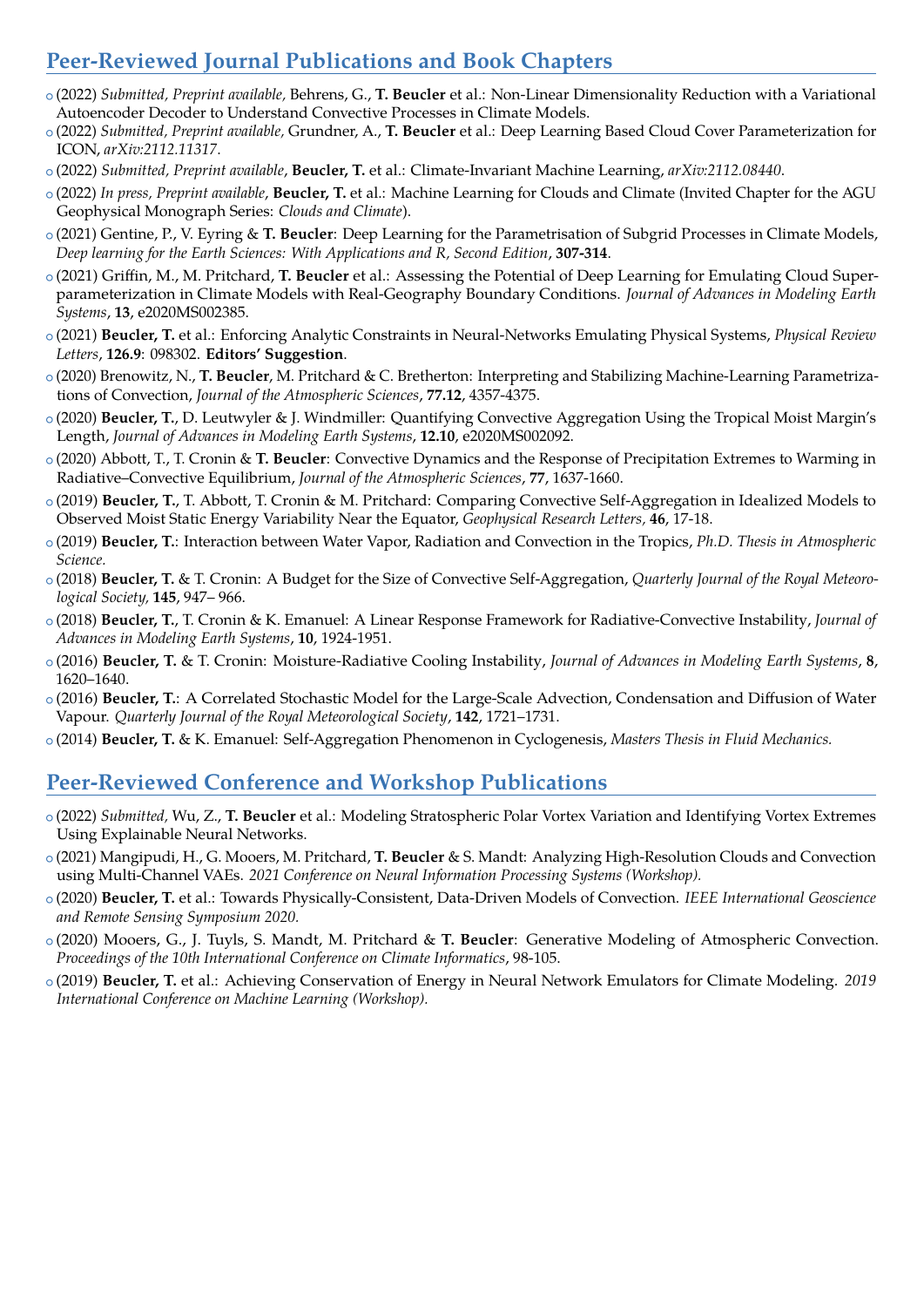| <b>Conference Presentations and Invited Seminars</b>                                                                                                                                                                                                                              |                                              |
|-----------------------------------------------------------------------------------------------------------------------------------------------------------------------------------------------------------------------------------------------------------------------------------|----------------------------------------------|
| <b>AGCI Workshop on Machine Learning and Climate Science</b>                                                                                                                                                                                                                      | <b>Jun 2022</b>                              |
| Invited Workshop Paper in the Category: Cross-cutting Challenges for ML Method Development                                                                                                                                                                                        | Aspen, USA                                   |
| 102nd AMS Annual Meeting; Postdam Institute for Climate Impact Research<br>Invited Presentation: Climate-Invariant, Causally-Informed Neural Networks<br>o Also given at the ECMWF Machine Learning Workshop 2022<br>o Upcoming: 11th Climate Informatics Conference, EGU22       | Jan 2022-Present<br>Remote & Vienna, Austria |
| NCAR Climate & Global Dynamics; ESA-ECMWF Workshop 2021<br>Invited Seminar: Atmospheric Physics-Guided Machine Learning<br>Also given at:                                                                                                                                         | May 2021-Present<br>Remote & Europe          |
| o Uni Bern Colloquium in Climatology, Climate Impacts & Remote Sensing<br>o ENS Lyon IXXI; AI Super-Resolution Simulations Workshop (CMU)<br>o LANL Machine Learning in Solid Earth Geoscience Lecture Series<br>o MIT Sack Lunch; Princeton PPPL Machine Learning Seminar Series |                                              |
| o MeteoSwiss; UCLA Atmospheric & Oceanic Sciences Departmental Seminar Series<br>o Caltech CliMA; EPFL Applied Machine Learning days 2022                                                                                                                                         |                                              |
| AI2ES NCAR Summer School on Trustworthy AI                                                                                                                                                                                                                                        | <b>July 2021</b>                             |
| Invited Tutorial: Integrating Physics into Machine Learning                                                                                                                                                                                                                       | Remote                                       |
| SIAM MPE20 & 101st AMS Annual Meeting<br>Invited Presentations: Physical Rescalings Help Neural Networks Generalize Across Climates<br>Also given as a poster at the AGU Fall Meeting 2020                                                                                        | Aug 2020-Jan 2021<br>Remote                  |
| <b>IEEE International Geoscience and Remote Sensing Symposium 2020</b><br>Invited Webinar/Paper: Towards Physically-Consistent, Data-Driven Models of Convection<br>Also given at:                                                                                                | Apr 2020-Dec 2020<br>Remote                  |
| o NOAA Satellite Applications and Research Seminar Series                                                                                                                                                                                                                         |                                              |
| o 1st Annual Workshop on Knowlege-Guided Machine Learning (UMN)                                                                                                                                                                                                                   |                                              |
| o UCSD SIO Machine Learners Group Meeting & UCI Earth System Science Departmental Seminar Series                                                                                                                                                                                  |                                              |
| AGU Fall Meeting 2019 & 100th AMS Annual Meeting                                                                                                                                                                                                                                  | Dec 2019-Jan 2020                            |
| Invited Presentation: Building a Hierarchy of Hybrid, Neural Network Models of Convection                                                                                                                                                                                         | SF & Boston, USA                             |
| AGU Fall Meeting 2019 & 100th AMS Annual Meeting                                                                                                                                                                                                                                  | Dec 2019-Jan 2020                            |
| Poster & Presentation: Comparing Self-Aggregation in Models to Observed MSE Variability                                                                                                                                                                                           | SF & Boston, USA                             |
| UCLA Atmospheric & Oceanic Sciences, UCI Earth System Science Departmental Seminar Series<br>Invited Seminars: Interaction between Water Vapor, Radiation and Convection in the Tropics<br>Also given at:                                                                         | Aug 2018-Jul 2019<br>USA, France & Germany   |
| o MIT Sack Lunch Seminar; Yale Earth & Planetary Science<br>o ENS Paris Geosciences; LMU Munich Meteorology; MPI-Meteorology                                                                                                                                                      |                                              |
| International Conference on Machine Learning 2019. Climate Change: How Can AI Help?                                                                                                                                                                                               | <b>Jun 2019</b>                              |
| Workshop Paper: Achieving Conservation of Energy in Neural Network Emulators for Climate Modeling                                                                                                                                                                                 | Long Beach, USA                              |
| 9th Northeast Tropical Workshop                                                                                                                                                                                                                                                   | <b>Jun 2019</b>                              |
| Presentation: Towards Interpretable Neural-Network Parametrizations of Convection                                                                                                                                                                                                 | Dedham, USA                                  |
| 33rd Conference on Hurricanes and Tropical Meteorology                                                                                                                                                                                                                            | Apr 2018                                     |
| Presentation: A Spectral Budget for the Size of Convective Self-Aggregation                                                                                                                                                                                                       | Ponte Vedra, USA                             |
| Seminar in Geosciences, Université Pierre et Marie Curie                                                                                                                                                                                                                          | Dec 2017                                     |
| Invited Seminar: A Spectral Budget for the Size of Convective Self-Aggregation                                                                                                                                                                                                    | Paris, France                                |
| 17th Conference on Mesoscale Processes                                                                                                                                                                                                                                            | <b>Jul 2017</b>                              |
| Presentation: A Moist Static Energy Perspective on Atmospheric Rivers                                                                                                                                                                                                             | San Diego, USA                               |
| 21st Conference on Atmospheric and Oceanic Fluid Dynamics                                                                                                                                                                                                                         | <b>Jun 2017</b>                              |
| Presentation: The Vertical Structure of Radiative-Convective Instability                                                                                                                                                                                                          | Portland, USA                                |
| Seminar in Geosciences, École Normale Supérieure                                                                                                                                                                                                                                  | <b>Jan 2017</b>                              |
| Invited Seminar: Radiative-Convective Instability                                                                                                                                                                                                                                 | Paris, France                                |
| 2016 International Atmospheric Rivers Conference - CW3E, Scripps institution of oceanography                                                                                                                                                                                      | Aug 2016                                     |
| Presentation: A Moist Static Energy Perspective on Atmospheric Rivers                                                                                                                                                                                                             | La Jolla, USA                                |
| 32nd Conference on Hurricanes and Tropical Meteorology                                                                                                                                                                                                                            | Apr 2016                                     |
| Presentation: Instabilities of Radiative Convective Equilibrium with an Interactive Surface                                                                                                                                                                                       | San Juan, USA                                |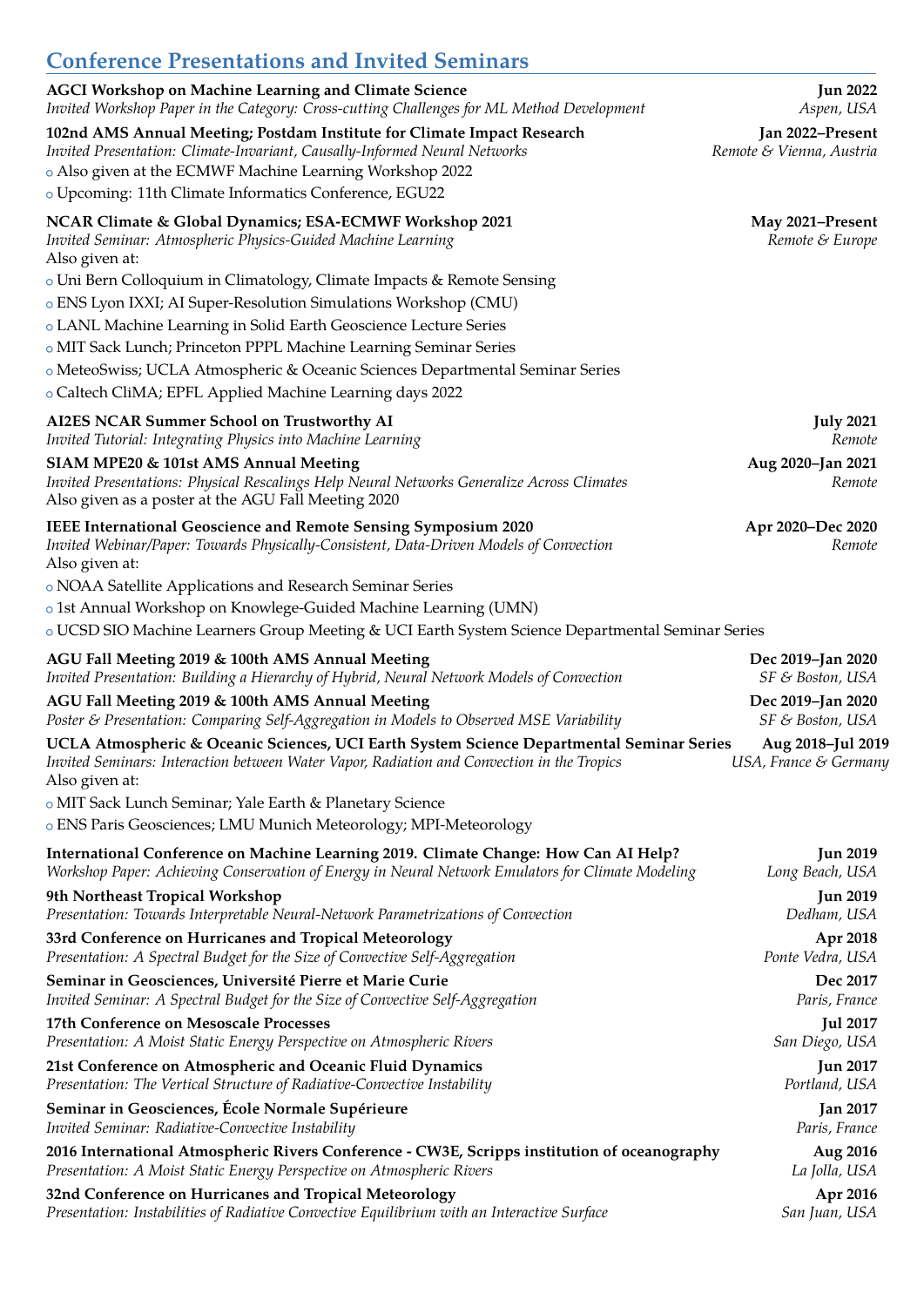# **Formal Mentoring Experience**

| <b>FOLINAL IVIERIOFING EXPERIENCE</b>                                                                                                                                                       |                                       |
|---------------------------------------------------------------------------------------------------------------------------------------------------------------------------------------------|---------------------------------------|
| <b>Direct Research Supervision</b>                                                                                                                                                          | Aug 2021 - Present                    |
| o (Aug 2021 – Present) Milton Gomez (PhD student at UNIL)                                                                                                                                   | Lausanne, Switzerland                 |
| o (Aug 2021 – Present) Saranya Ganesh Sudheesh (Postdoctoral scholar at UNIL)                                                                                                               |                                       |
| o (Sep 2021 – Present) Frederick Iat-Hin Tam (PhD student at UNIL)                                                                                                                          |                                       |
| o (Mar 2022 – Present) Deborah Bassotto (Post Masters intern at UNIL)                                                                                                                       |                                       |
| Technical Advising (Weekly to Biweekly Mentoring of Early-Career Scientists)                                                                                                                | Jul 2019 - Present                    |
| o (Feb 2022 – Present) Francesco Zanetta (PhD student at ETH/MeteoSwiss, Visiting student at UNIL)                                                                                          | Europe & USA                          |
| o (Sep 2021 – Present) Costa Christopoulos (PhD student at Caltech, Thesis committee member)                                                                                                |                                       |
| o (Jul 2019 – Present) Arthur Grundner, Gunnar Behrens (PhD students at DLR)                                                                                                                |                                       |
| o (Apr 2019 – Present) Griffin Mooers (PhD student at UC Irvine, Thesis committee member)                                                                                                   |                                       |
| o (Dec 2019 – Jul 2021) Andrea Jenney (Postdoctoral fellow at UC Irvine)                                                                                                                    |                                       |
| <b>Thesis Committee Member</b>                                                                                                                                                              | Sep 2021 - Present                    |
| Janbert Aarnink (UNIL)                                                                                                                                                                      | Lausanne, Switzerland                 |
| <b>Teaching Experience</b>                                                                                                                                                                  |                                       |
| <b>European Centre for Medium-Range Weather Forecasts</b>                                                                                                                                   | Mar 2022 - Present                    |
| Consultant, Reviewer, and Content Provider of "Machine Learning for Weather and Climate"<br>6-Week Massive Open Online Course targeted at anyone interested in both ML and weather/climate. | Remote                                |
| FGSE, University of Lausanne                                                                                                                                                                | Jan 2022 - Present                    |
| Main Instructor of "Machine Learning for Earth and Environmental Sciences"                                                                                                                  | Lausanne, Switzerland                 |
| Design and delivery of yearly 10-week course open to all Masters and PhD students in Earth/env. sciences & geography.                                                                       |                                       |
| <b>MIT Teaching and Learning Laboratory</b>                                                                                                                                                 | Feb 2017 - May 2017                   |
| Kaufman teaching certificate program                                                                                                                                                        | Cambridge, USA                        |
| Program for MIT graduate students aimed at improving teaching skills.                                                                                                                       |                                       |
| PAOC, MIT<br>Teaching Assistant in 12.801, The General Circulation of the Ocean                                                                                                             | Feb 2016 - May 2016<br>Cambridge, USA |
| Prof. Raffaele Ferrari.                                                                                                                                                                     |                                       |
| PAOC, MIT                                                                                                                                                                                   | Sep 2015 - Dec 2015                   |
| Teaching Assistant in 12.815, Atmospheric Radiation and Convection<br>Prof. Sara Seager and Prof. Kerry Emanuel.                                                                            | Cambridge, USA                        |

#### **Lycée Sainte-Geneviève Sep 2012 – Mar 2014**

*Teaching Assistant in physics Versailles, France* Undergraduate level: waves, electromagnetism, optics, newtonian, solid and fluid mechanics.

### **Service**

| Reviewer for Journals and Workshops (32 submissions, 50 rounds)                                           | Nov $2016$ – Present  |
|-----------------------------------------------------------------------------------------------------------|-----------------------|
| AGU Books, GMD, GRL, JAMES, JAS, JCLI, JGR, JHM, MWR, NeurIPS, PNAS, QJRMS                                | USA & Europe          |
| <b>Reviewer for Proposals (6 subimssions)</b>                                                             | Sep 2020 - Present    |
| American National Science Foundation, Belgian Science Policy Office, Climate Change AI                    | USA & Europe          |
| <b>Swiss Geocomputing Centre</b>                                                                          | Mar 2022 – Present    |
| Scientific Committee Member                                                                               | Lausanne, Switzerland |
| 20th Edition of the Swiss Geoscience Meeting                                                              | Feb 2022 – Present    |
| Co-chair of the session: Spatial Data Science                                                             | Lausanne, Switzerland |
| <b>UNIL Climate Physics Journal Club</b>                                                                  | Dec 2021 – Present    |
| Co-founder and faculty support for student-driven seminar series                                          | Lausanne, Switzerland |
| AMS 21st Conference on AI for Environmental Science                                                       | Apr 2021 – Jan 2022   |
| Co-chair of the session: Applications of AI for Improved Estimation and Prediction of Weather and Climate | Houston, USA          |
| CLIVAR Webinar: Emerging Data Science Tools for Climate Variability & Predictability                      | May 2020 - July 2021  |
| Invited Working Group Member: Co-organizer and moderator of the webinar                                   | USA                   |
| NeurIPS 2020 Workshop: AI for Earth Sciences                                                              | Jun 2020 - Dec 2020   |
| Co-organizer: Meta-reviewer and organizer of the atmospheric science session                              | Vancouver, Canada     |
| Editor-in-Chief Search Committee for JAMES (AGU)                                                          | Apr 2020 – Sep 2020   |
| Committee Member                                                                                          | USA                   |
| <b>MIT Office of Sustainability</b>                                                                       | Feb 2018 – Dec 2018   |
| Graduate research assistant in the Climate Resiliency Committee                                           | Cambridge, USA        |